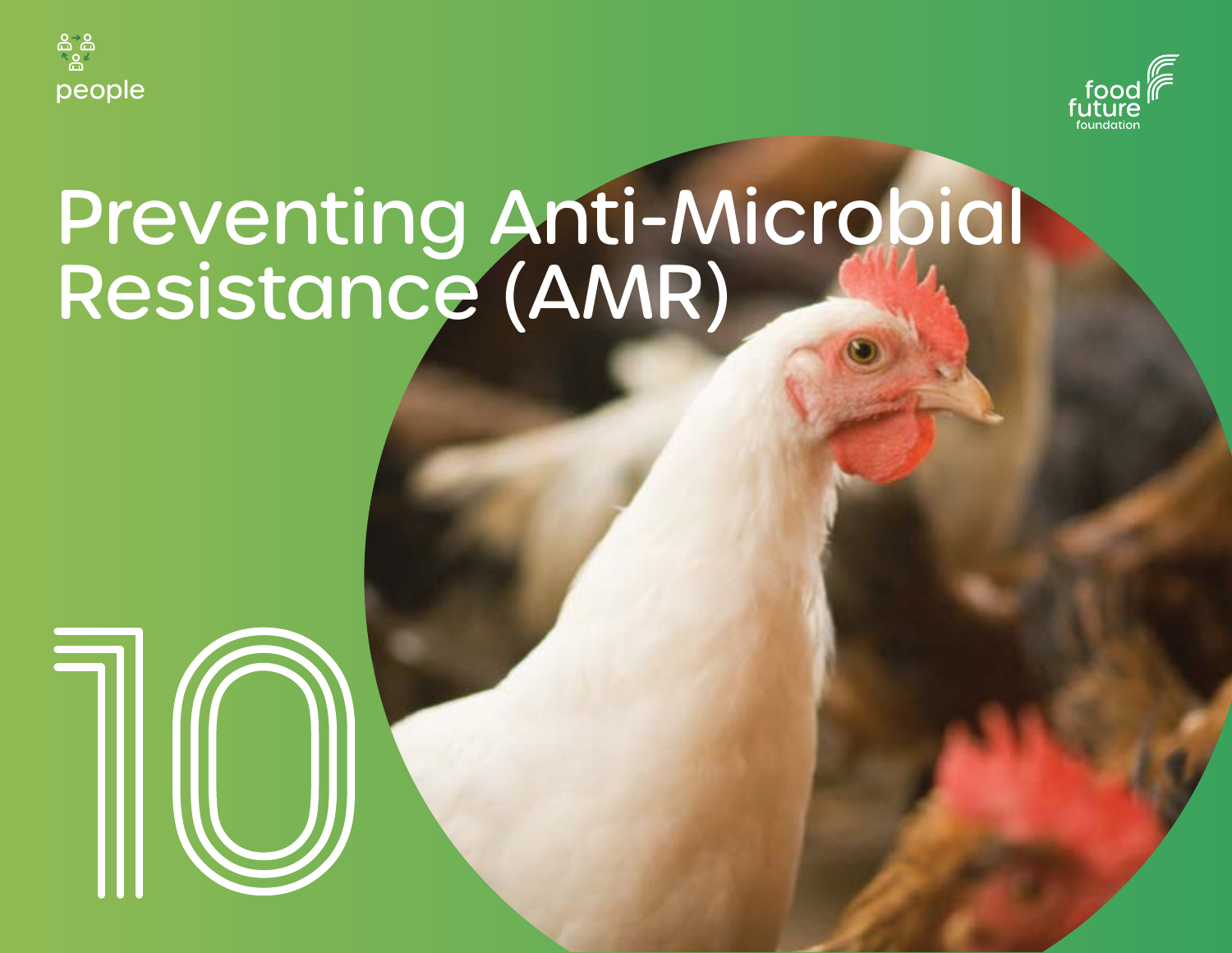



### Actionable Area

Adopt One Health (OH) Approach to prevent the spread of antimicrobial resistance and unregulated use of antibiotics.

#### **Issue**

- India is currently facing many health threats such as antimicrobial ∩ resistance, environmental health hazards, food safety risks, and most importantly, zoonotic diseases such as Nipah, Avian Influenza, Scrub Typhus, Congo fever, Kyasanur forest disease, COVID-19, and Leptospirosis that grossly impact country's economy. The recent pandemics have exposed the gaps in public health policy, and the government is prepared to commit to the One Health Approach and invest more in public health infrastructure. Further, as challenges have increased in recent years, the experts advocated the One Health Approach not only to cope with the pandemic but also to manage the infodemic by promoting the timely dissemination of accurate information. Thus, the healthcare sector is coming under increasing pressure calling for urgent attention.
- Scientists have observed that more than 1.7 million viruses are circulating in wildlife, and many of them are likely to be zoonotic. This implies that unless there is timely detection, India risks facing more pandemics in times to come. "Anthropozoonotic" infections get transferred from humans to animals. The transboundary impact of viral outbreaks in recent years such as the Nipah virus, Ebola, Severe Acute Respiratory Syndrome (SARS), Middle East Respiratory Syndrome (MERS), and Avian Influenza has further reinforced the need for us to consistently document the linkages between the environment, animals, and human health.



Source: UNDP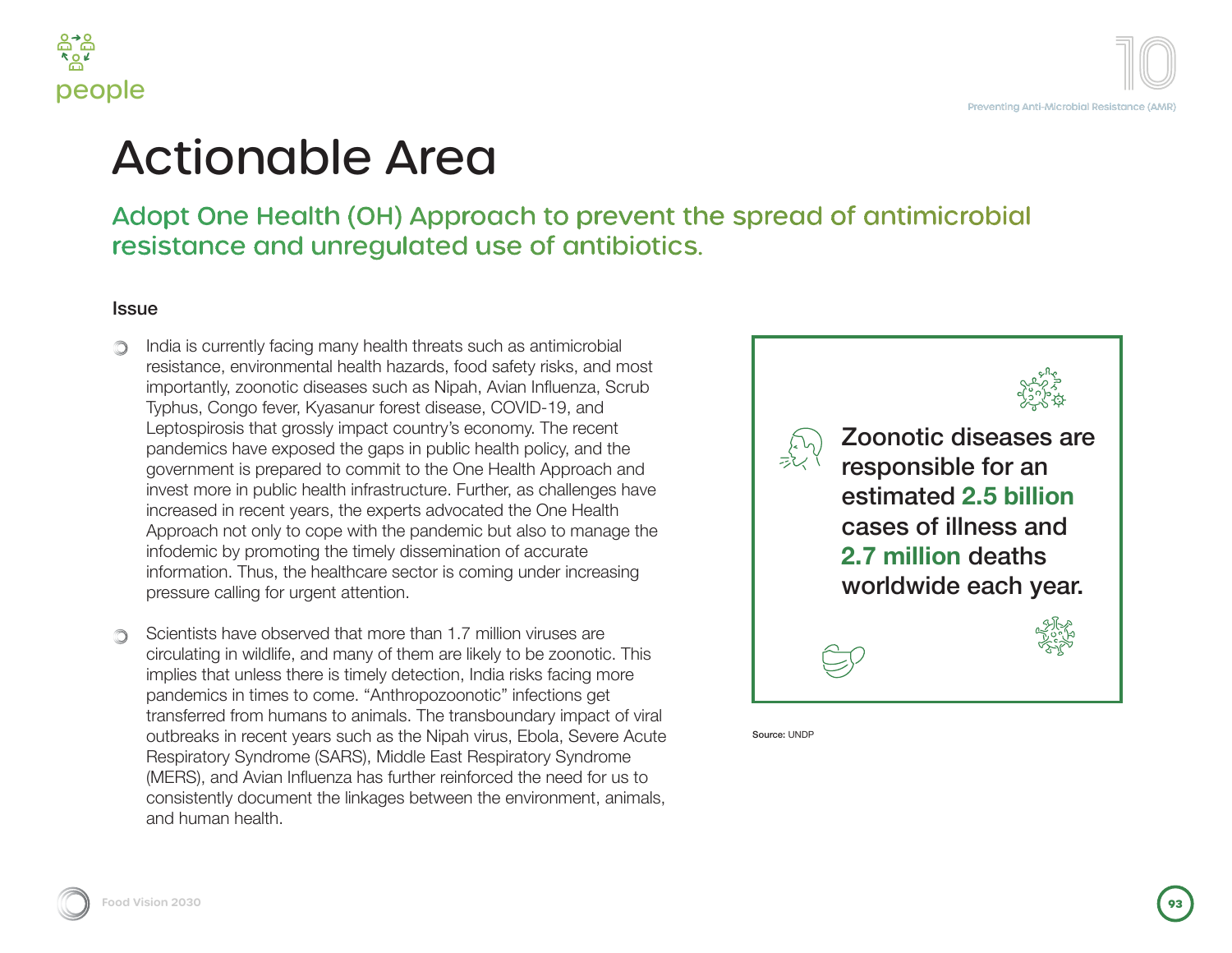

- AMR (Antimicrobial Resistance) is a complex, multifaceted problem that threatens human and animal health, the global economy, and national and global security that demands an integrated and holistic multi-sectoral One Health(OH)approach. The rates of AMR have been rising disproportionately in the past few decades. India holds the fourth position in the world when it comes to antibiotic consumption by food animals, accounting for 3% of the global consumption. Adopting an integrated approach to food safety throughout the food chain "from farm to fork" is critical to prevent foodborne diseases and other safety hazards. With the implementation of the Food Safety and Standards Act, 2006, India was able to lay down science-based standards for foods to ensure the availability of safe and wholesome food for human consumption. The areas for OH intervention for preventing food safety hazards include outbreak investigation of foodborne illness, laboratory network for pathogen identification, joint research and surveillance of the foodborne pathogen, and improving animal health to help minimise food contamination infectious pathogens, training, and demonstration programs on food safety measures.
- The field of climate change represents an excellent opportunity for researchers to work across disciplines to integrate diverse data sources, develop cross-cutting methodologies, and answer questions about the broader effects of environmental health on human health and animal welfare. The control of the vector-borne disease cannot be addressed without considering the impact of natural and man-made environmental changes on patterns of disease vector proliferation.
- To prevent the spread of new animal-borne diseases and save people from becoming victims, the OH system must be implemented. It refers to a system in which different sectors

collaborate and communicate to improve public health results. "It is impossible to preserve human health without taking into account the effects of human activities that disturb ecosystems, intrude on habitats, and accelerate climate change. Pollution, vast deforestation, intense cattle production, antibiotic overuse, and present systems of growing, consuming, and exchanging food are all examples of these activities.

- The Wildlife Conservation Society (WCS) introduced the ∩ term "One World-One Health" in 2007 along with 12 recommendations (the Manhattan Principles) that focused on establishing a more holistic approach to preventing epidemic disease and maintaining ecosystem integrity.
- To achieve the 'One Health' vision, challenges on veterinary manpower shortages, restricted/improper disease reporting, the lack of information sharing between human and animal health institutions, and inadequate coordination on food safety at slaughter, distribution, and retail facilities, and others must be addressed.
- While there is an increased focus on preventing and predicting diseases in human health, the animal health sector lacks proper disease prevention, reporting, surveillance, forecasting, and laboratory diagnosis. Another major challenge is setting up surveillance programs, and there is a lack of support from partners. Milder zoonotic diseases that pose a low and medium risk which when not addressed can convert into the major problem are not monitored. There is a lack of awareness. Wild zoonosis is a domain that lacks proper attention. One main challenge is that the collaboration and coordination among the stakeholders are not sufficient to adopt a standard One Health protocol.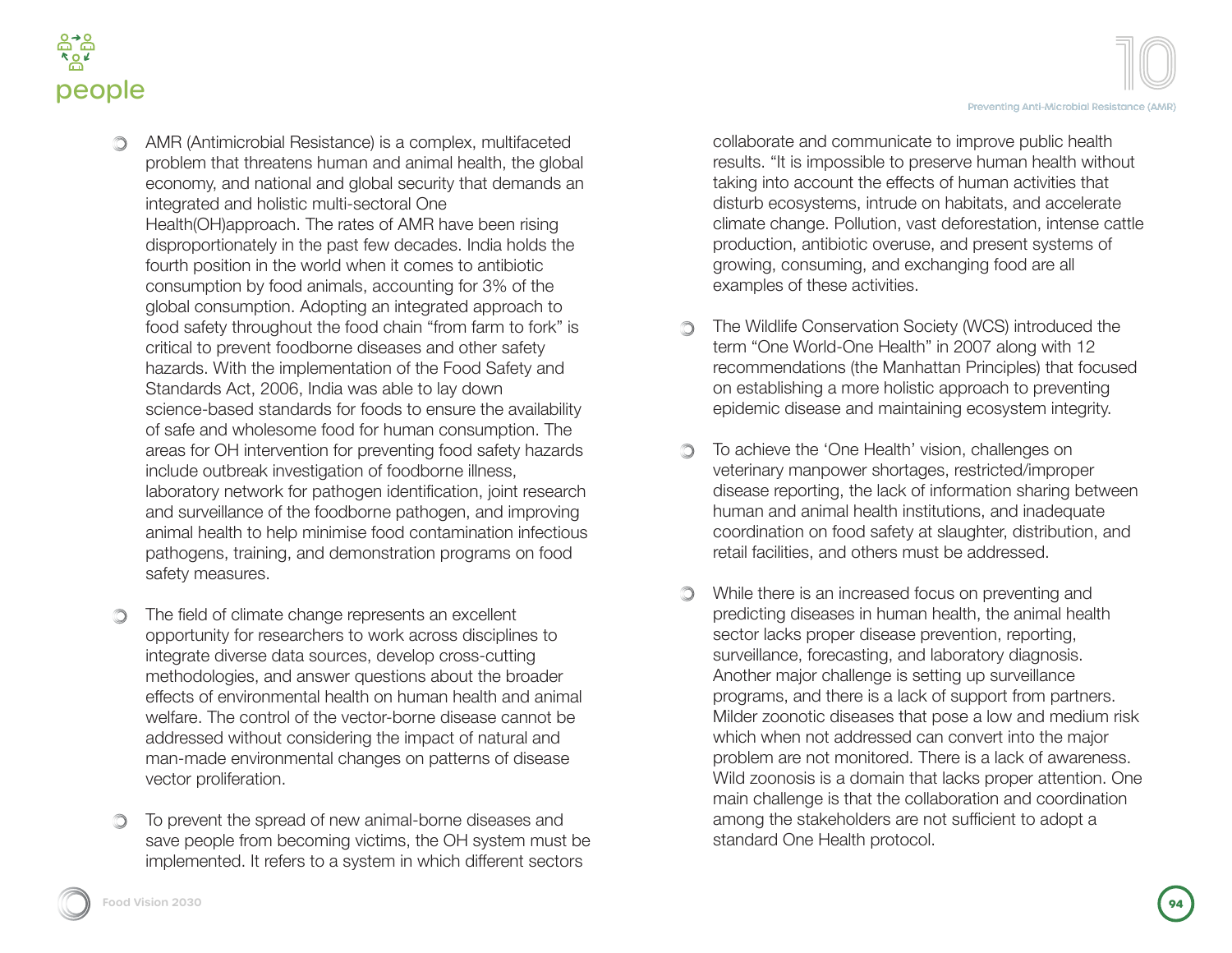



### **Status**

- Although the OH approach is in an early stage in India, there  $\bigcirc$ are many cross-cutting policies and regulatory measures that are operating and conducive for further development of the approach. Owing to the public health importance of zoonotic diseases in India, a National Standing Committee on Zoonosis was formed in 2007. The Food Safety and Standards Act, India, stipulates the limits for contaminants, naturally occurring toxic materials, antibiotic residues, pesticides, heavy metals, veterinary drug residues, etc. Government-initiated control programs for zoonotic and highly communicable diseases such as rabies, brucellosis, and food-and-mouth disease are also available. The Centre of Zoonosis, National Centre for Disease Control, India, has published a manual for handling zoonotic diseases.
- The Department of Animal Husbandry and Dairying (DAHD) has launched several schemes to mitigate the prevalence of animal diseases. Additionally, the government is working on revamping programmes that focus on capacity building for veterinarians and upgrading the animal health diagnostic system, such as Assistance to States for Control of Animal Diseases (ASCAD). India's National Action Plan (NAP) against AMR marks a significant step in terms of the government's convergent effort to tackle AMR issues. Recently, funds were sanctioned for setting up a 'Centre for One Health' at Nagpur.

#### Government Initiatives **Human health, animal health and ecosystems** are **inextricably linked**



#### **Human health**

At least 60% of all human diseases have their origin in animals



### **Animal health**

Diseases in food producing animals globally amount to a loss of 20% in production

#### **Ecosystem**

Any emerging disease in the last 30 or 40 years results from encroachment into wild lands and changes in demography (Peter Daszak, EcoHealth Alliance)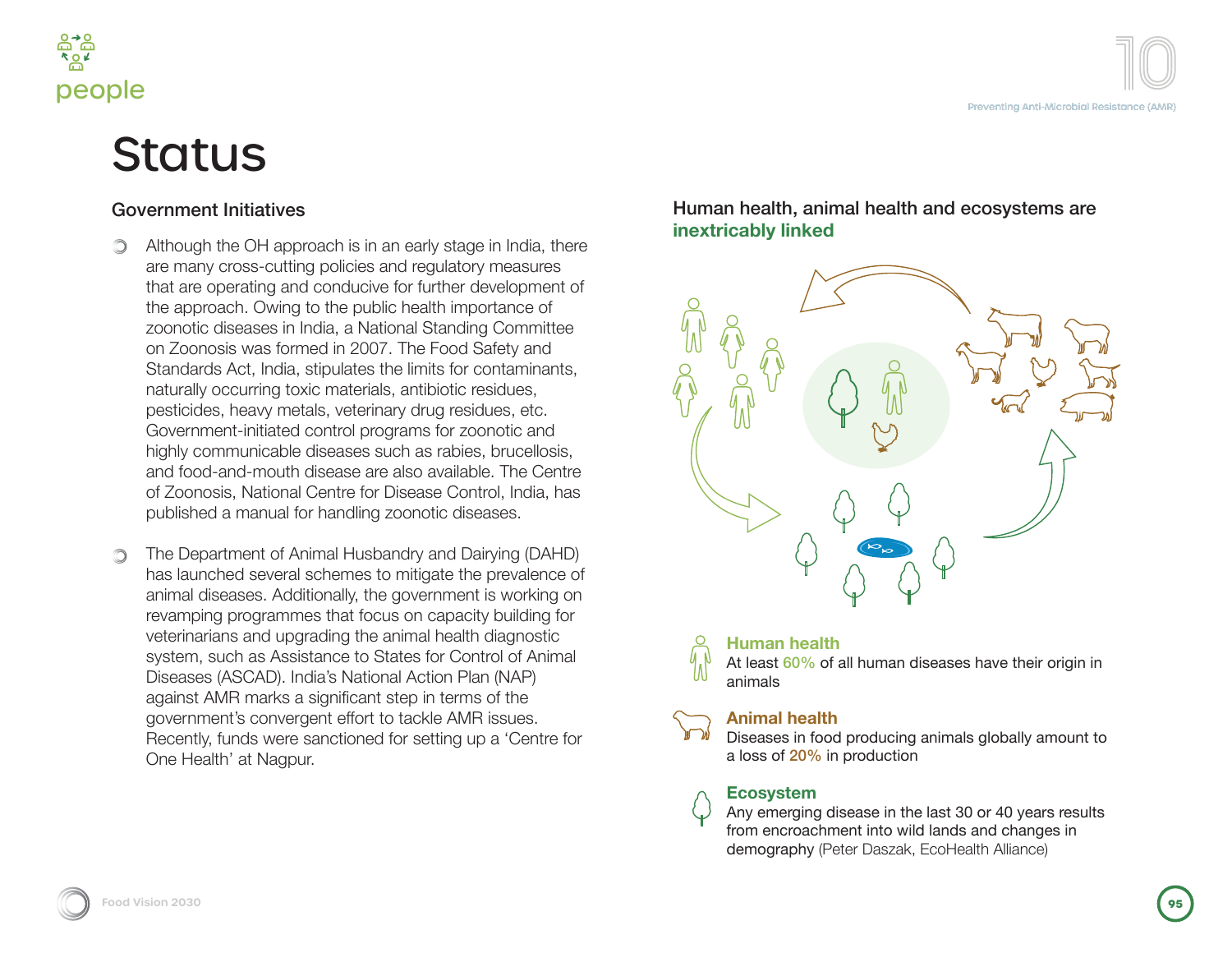

- The Indian Council of Medical Research (ICMR) initiated an Antimicrobial Resistance Surveillance and Research Network (AMRSN) in 2013 to generate relevant evidence on the extent of drug resistance, and nationally representative reliable data on AMR was not existent in India. The main goal of the AMRSN is to monitor the trends in susceptibility profiles of clinically important and pathogenic organisms of human health by including comprehensive molecular studies, creating data management systems and dissemination of information to stakeholders, and promoting intervention to reduce the AMR. In addition to the above, the Ministry of Health and Family Welfare, Government of India, initiated the Antimicrobial stewardship (AMSP) activities. As a part of this and in order to promote rational
- use of antibiotics among the healthcare providers, a series of  $\circledcirc$ sensitisation and training workshops have been organised in different healthcare facilities in the country for the benefit of the practicing clinicians. Standard treatment guidelines developed by NCDC for rational use of antibiotics have been made available to clinicians across the country.
- The Pashu Aadhaar system, also known as the Information ∩ Network for Animal Productivity and Health (INAPH), developed by the National Dairy Development Board (NDDB), was introduced in August 2019. The INAPH assigns a Unique Identification Number (UID) to each animal and keeps a record of all the necessary information about the bovines. This helps the government manage the country's vast numbers of livestock; now Government of India has tagged 14.62 crore livestock with a unique ID Number.
- The National Health Policy 2017 identifies antimicrobial resistance as a problem and calls for effective action to address it. National Action Plan on Anti-Microbial Resistance

(NAP – AMR) 2017-2021 was issued by the Government of India. ICAR, in collaboration with FAO, established "Indian Network of Fishery and Animal Antimicrobial Resistance (INFAAR)" for AMR surveillance in pathogens from fish, livestock, and poultry. Presently 21 laboratories (18 from ICAR and 3 from universities) are partners of this program. It is proposed to expand the network gradually, thus making INFAAR a pan-India network to meet the national needs. Manual on Veterinary Drug Residue Analysis including antibiotics, 2018 was released by FSSAI.

- Kerala was the first state in the country to have ramped up ∩ efforts to control AMR, and this plan was guided by WHO and was launched in October 2018. It is called Kerala AMR Strategic Action Plan (KARSAP) and has been operationalised through a One Health response. Madhya Pradesh is the second state to have a plan for antimicrobial resistance. The Madhya Pradesh State Action Plan for Containment of Antimicrobial Resistance (MP-SAPCAR) focuses on a 'One Health' approach to contain AMR through six key strategic priority areas and multi-sectorial involvement.
- Recently a multi-disciplinary and multi-country ∩ collaborative research project had been sanctioned by the United Kingdom Research & Innovation (UKRI) under the Global Challenges Research Fund (GCRF), namely GCRF One Health Poultry Hub. It is for a period of five years for five intuitions in India, Tamil Nadu Veterinary and Animal Sciences University (TANUVAS), Chennai and Anand Agricultural University (AAU), Gujarat, along with medical partners Christian Medical College, Vellore, and Gujarat Biotechnology Research Centre (GBRC), Ahmedabad and Jawaharlal Nehru University (JNU), New Delhi.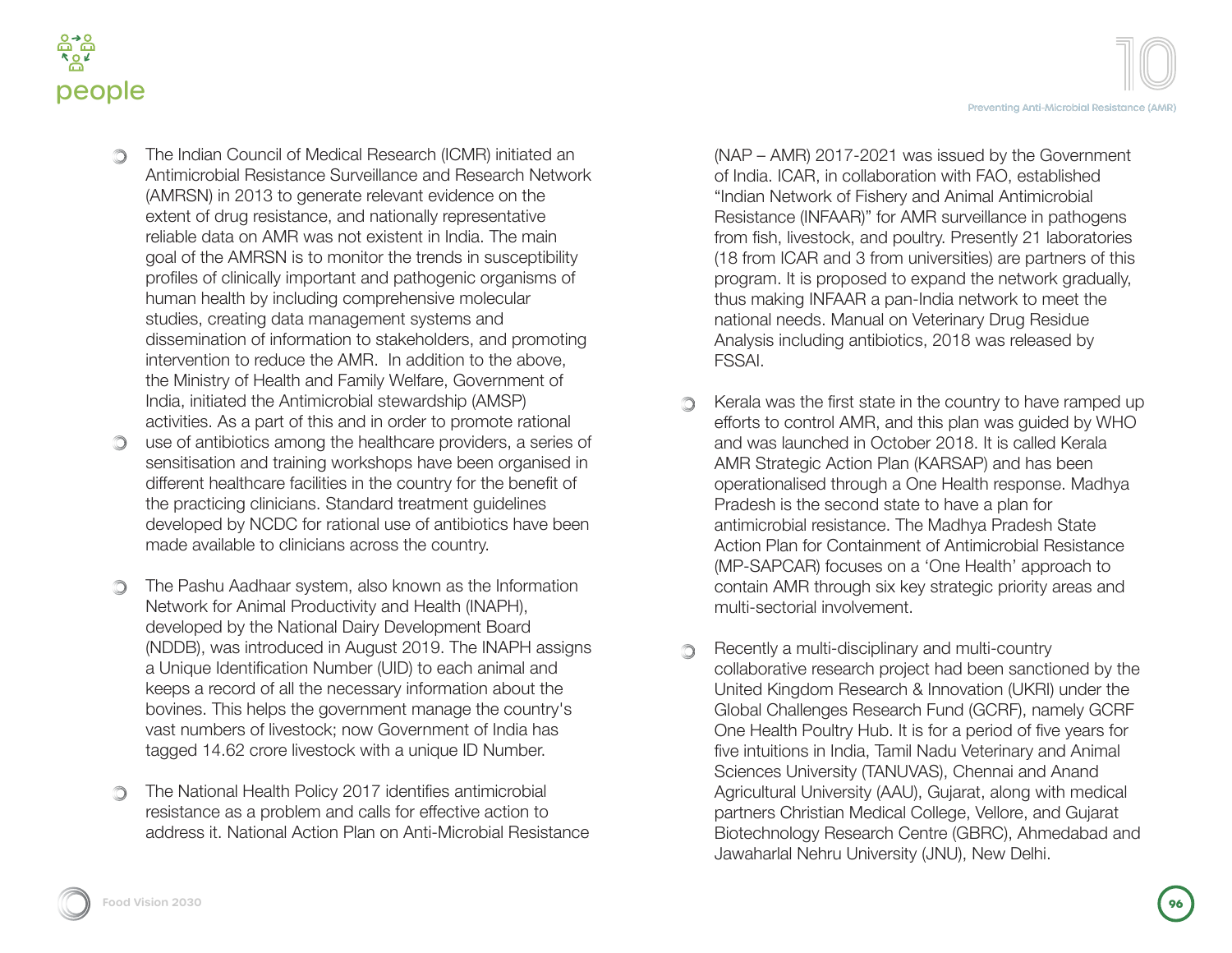

#### Private sector initiatives

- Many private players have adopted good practices in ∩ poultry and livestock management, creating a healthy environment under the complete supervision of veterinarians. The farmers are being trained in good practices, provided technical support, engaged in skill-building activities, and supported to increase their farm and off-farm productivity, yield, and incomes.
- Many Quick Service Restaurants (QSR's) source poultry ∩ from certified partners who follow strict safety measures, rear their chickens/meat products in bio-secure farms, and implement health & safety checks at every stage of the poultry rearing process. Every batch of chicken/meat sourced comes with a health certificate that details their health history through the entire rearing phase. Every single bird is inspected by a trained husbandry quality controller before it is butchered to ensure that the bird is healthy and disease-free. Additionally, there are also efforts being made by industry bodies such as the Confederation of Indian Industry and Industry partners who are building the capacity of food business operators on prevention and control of Avian Influenza.

## Vision 2030

- **Adopt One Health Approach for preventing** fatalities among humans arising out of antimicrobial resistance and unrequlated use of antibiotics.
- **Prevent Human Health fatalities by** strengthening capacity towards early prediction, detection, and diagnosis of zoonotic pathogens in wildlife, livestock, and human populations and data capture aligned to the One Health Approach, Ensure sustainable growth of workforce development and emergency response systems based on Scientific Research, **Technology, and Infrastructure.**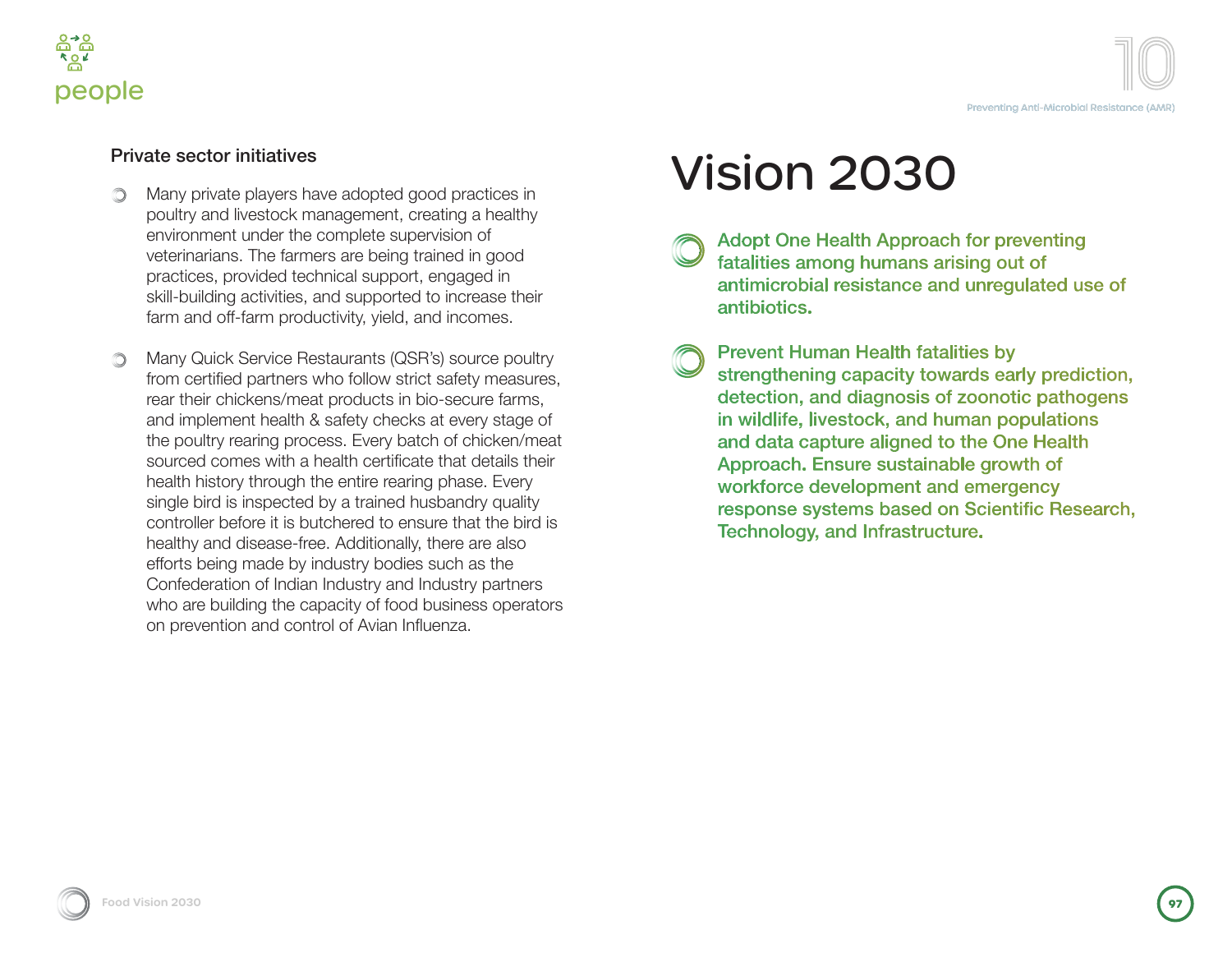

### Pathways

**IMPLEMENTATION**



Enhance holistic partnership for sustainable development, complemented by multi-stakeholder partnership across ministries, industry, non-government organisations, communities, society including pharma, poultry and meat sector, dairy sector, veterinary community wildlife experts, epidemiologists, research institutions, and testing labs in animal and human health, consumers and others to mobilise, share knowledge, expertise, technology, and financial resources.

Implement Strategic priorities under National Action Plan - Anti Microbial Resistance including, improving awareness and understanding of AMR through effective communication, education, and training, strengthening knowledge and evidence through surveillance, reducing the incidence of infection through effective infection prevention and control, optimising the use of antimicrobial agents in health, animals, and food

Strengthen India's leadership on AMR.

Consolidate Disease Surveillance mechanism for animal health & monitoring disease surveillance systems and information systems for animal productivity & animal disease reporting system. Strengthen the work on alternatives to antibiotics like herbal preparations, competitive non-pathogenic organisms (Lactobacillus & Saccharomyces), antimicrobial peptides, etc.

Strengthen human resource development, including Public Health Veterinarians, food microbiologists, environmentalists, fish microbiologists, and Medical Professionals for quality research, risk assessment, measures to combat AMR, quality slaughterhouse byproducts, quality food products, etc.